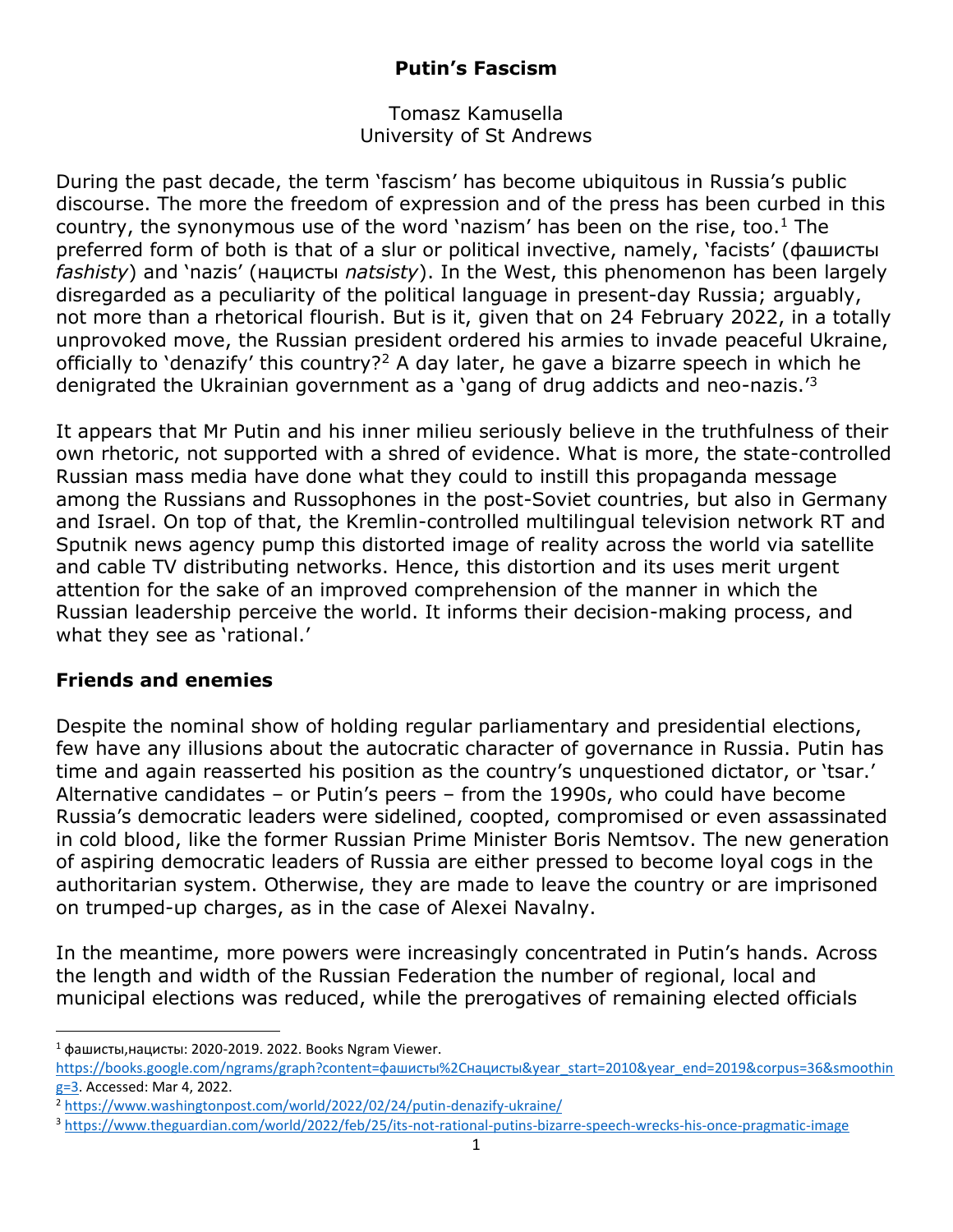were eroded. The honorific 'president' was banned from any use for elected regional officials.<sup>4</sup> At present only the Russian president can legally avail himself of the title. Putin's party United Russia controls the Russian parliament and all the country's other elected assemblies. The executive is under the Russian president's tight personal grip, including the electoral process. Thus, potentially successful opposition candidates are prevented from standing for any parliamentary or other assembly mandates. If needed, the election results are rigged. The legally guaranteed recourse to courts of law changes nothing, because it is the executive that dictates to the judiciary. In Russia justice is dispensed in a highly arbitrary manner.

In Putin's Russia the constitutionally guaranteed tripartite division of power was de facto liquidated, alongside any effective political opposition. On the other hand, the officially accepted 'opposition' parties and their deputies, are nothing else but branches of United Russia under alternative names. All of them are the sitting president's political friends, pampered with financial and other perks into submissive loyalty. Any attempt on a deputy's part at political independence is short-lived and often suicidal. In the recent weeks, as usual, the Russian Parliament voted unanimously, but this time even more so, passing any measures<sup>5</sup> that Putin needs<sup>6</sup> to wage the ongoing war on Ukraine. Enemies – or genuine democrats and any other effective opposition leaders – are now abroad, in penal colonies or dead. Russia's political system officially known as 'sovereign democracy' (суверенная демократия *suverennaia demokratiia*) 7 is none other but dictatorship, or Lenin and Stalin's democratic centralism, though less communism. After all the main goal is to re-establish a new Russian empire, with Putin on the throne. Imperialism is the new-old ideology's proper name.

'Democracy,' as understood and upheld in the liberal West, is a dirty word in Putin's Russia of 'conservative' values. In turn, such Russian values have more to do with the Soviet ethos of a KGB officer rather than with what the term conservatism denotes in the West. Supporters of Putin enjoy mispronouncing the word 'democracy' as дермократия *dermokratia*, which literally means 'shit-o-cracy.'<sup>8</sup> The Russian state mass media present the West to Russian viewers as degenerate and in terminal decline. The leading 'proof' that the Kremlin marshals for supporting this diagnosis is the Western acceptance of LGBTQ persons and irreligiosity.<sup>9</sup> In Russia this acceptance typical of democratic open society is assessed negatively as 'un-Christian permissiveness.'

The view reminds of the nazi propaganda's use of Oswald Spengler's 1918 reactionary work *The Decline of the West* for 'justifying' the replacement of democracy and civic freedoms in the 1930s Germany with totalitarian autocracy under a single and totally virtuous leader's (*Führer*) rule. At the same time, in the Soviet Union the personality cult of Joseph Stalin as the Soviet people's 'beloved' вождь *vozhd* 'great leader,

<sup>4</sup> <https://www.rferl.org/a/russia-tatarstan-president-title-abolished/31608905.html>

<sup>5</sup> <https://www.rferl.org/a/russia-luhansk-donetsk-duma-recognition/31704804.html>

<sup>6</sup> [https://hindustannewshub.com/russia-ukraine-news/the-state-duma-unanimously-adopted-a-bill-on-terms-of-up-to-15-years-for](https://hindustannewshub.com/russia-ukraine-news/the-state-duma-unanimously-adopted-a-bill-on-terms-of-up-to-15-years-for-fake-about-the-russian-military-the-moscow-times-in-russian/)[fake-about-the-russian-military-the-moscow-times-in-russian/](https://hindustannewshub.com/russia-ukraine-news/the-state-duma-unanimously-adopted-a-bill-on-terms-of-up-to-15-years-for-fake-about-the-russian-military-the-moscow-times-in-russian/)

<sup>7</sup> [https://web.archive.org/web/20060418035317/http://www.edinros.ru/news.html?id=111148](https://web.archive.org/web/20060418035317/http:/www.edinros.ru/news.html?id=111148)

<sup>8</sup> <https://www.youtube.com/watch?v=vbWr-IW0x38>

<sup>9</sup> <https://fpc.org.uk/russias-traditional-values-leadership/>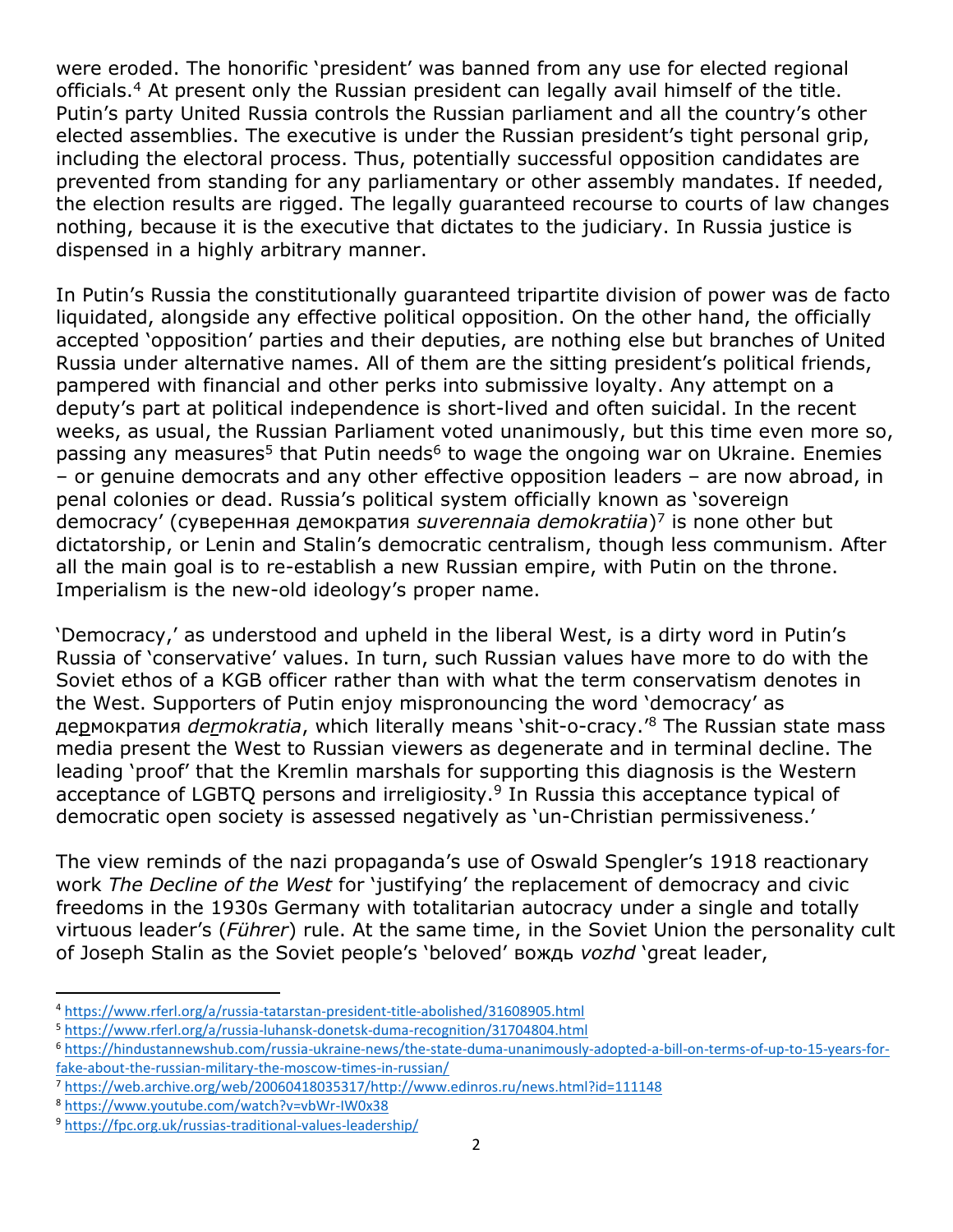commanded-in-chief' flourished. This Russian term was employed to translate Adolf Hitler's honorific *Führer* into Russian. In this language both Hitler and Stalin were titled *vozhd*, basking in the sun of authoritarian camaraderie until 1941.<sup>10</sup> Nowadays, this past has caught up with the present. Almost no one blinks, when Putin is declared to be *vozhd* of the Russian nation.<sup>11</sup>

## **Fascists and nazis**

In Putin and his supporters' rhetoric, democratic opposition leaders, LGBTQ activists and Western liberals are all 'fascists.' Why? Because they either do not support or even dare to oppose Putinesque Russia's 'sovereign democracy' and its 'conservative' values. According to the Kremlin, the problem is that the West is unable to see 'light' that comes from Russia. After all the Latin tag has it that *ex oriente lux* ('out of the east, light comes'). This reluctance to embrace Moscow's kind ideological offer 'proves' the West's deepening 'degeneracy.' As a result, from Putin and his milieu's perspective, the West is becoming 'fascist' again, like it happened prior to World War II.

The fact that during the 1930s, fascist dictatorships replaced continental Europe's democracies does not concern Moscow's ideologues too much. Putin the *Vozhd*'s guiding hand firmly steers the public discourse away from this cul-de-sac that might muddle a typical Russian's 'correct' thinking and views. Likewise, in 2021, any comparisons between Hitler and Stalin, or nazi Germany and the Soviet Union were banned in Russia at the pain of legal sanctions.<sup>12</sup> Hence, the Stalin and Hitler's red-brown alliance of 1939-41 must be consigned to oblivion.

From the ideological vantage of observation what counts most in today's Russia is the 'Great Patriotic War.' It began with Germany's 1941 attack on the Soviet Union, making Stalin to switch allies, from the fellow totalitarian regime of nazi Germany to the hated West's liberal democracies of Britain and the United States. World War II as such is not really mentioned in Russian school textbooks of history. Propaganda focuses on the Allied victory over Germany. The symbolical capital of this event has been so huge that neither the collapse of communism, nor the breakup of the Soviet Union has managed to erase it from everyday practices in these post-Soviet states that chose autocracy. In 2001 I observed in Tajikistan how a newlywed couple made a somber beeline to the local Great Patriotic War monument. They laid flowers and paid respects in silence. It was explained to me that the couple did it to ensure prosperity and a quick arrival of their first son. Soviet gods still rule supreme three decades after the end of the Soviet Union.

Soviet, Russian and Western textbooks agree that nazi Germany's Hitler was worse than Italy's fascist dictator Benito Mussolini. In Putin's Russia this conclusion translates into the gradation of the official slurs as employed for branding the regime's opponents.

<sup>10</sup> <https://topwar.ru/188026-vtoraja-mirovaja-v-period-velikoj-depressii.html>

<sup>11</sup> [https://www.ozon.ru/product/2019-putin-vozhd-rossii-osobennosti-natsionalnoy-politiki-161411336/?sh=XHl-ZwAAAA#section](https://www.ozon.ru/product/2019-putin-vozhd-rossii-osobennosti-natsionalnoy-politiki-161411336/?sh=XHl-ZwAAAA#section-description--offset-140--offset-80)[description--offset-140--offset-80](https://www.ozon.ru/product/2019-putin-vozhd-rossii-osobennosti-natsionalnoy-politiki-161411336/?sh=XHl-ZwAAAA#section-description--offset-140--offset-80)

<sup>12</sup> [https://www.thetimes.co.uk/article/vladimir-putin-bans-comparisons-between-soviets-and-nazi-germany-in-second-world-war](https://www.thetimes.co.uk/article/vladimir-putin-bans-comparisons-between-soviets-and-nazi-germany-in-second-world-war-wtdtw6g9n)[wtdtw6g9n](https://www.thetimes.co.uk/article/vladimir-putin-bans-comparisons-between-soviets-and-nazi-germany-in-second-world-war-wtdtw6g9n)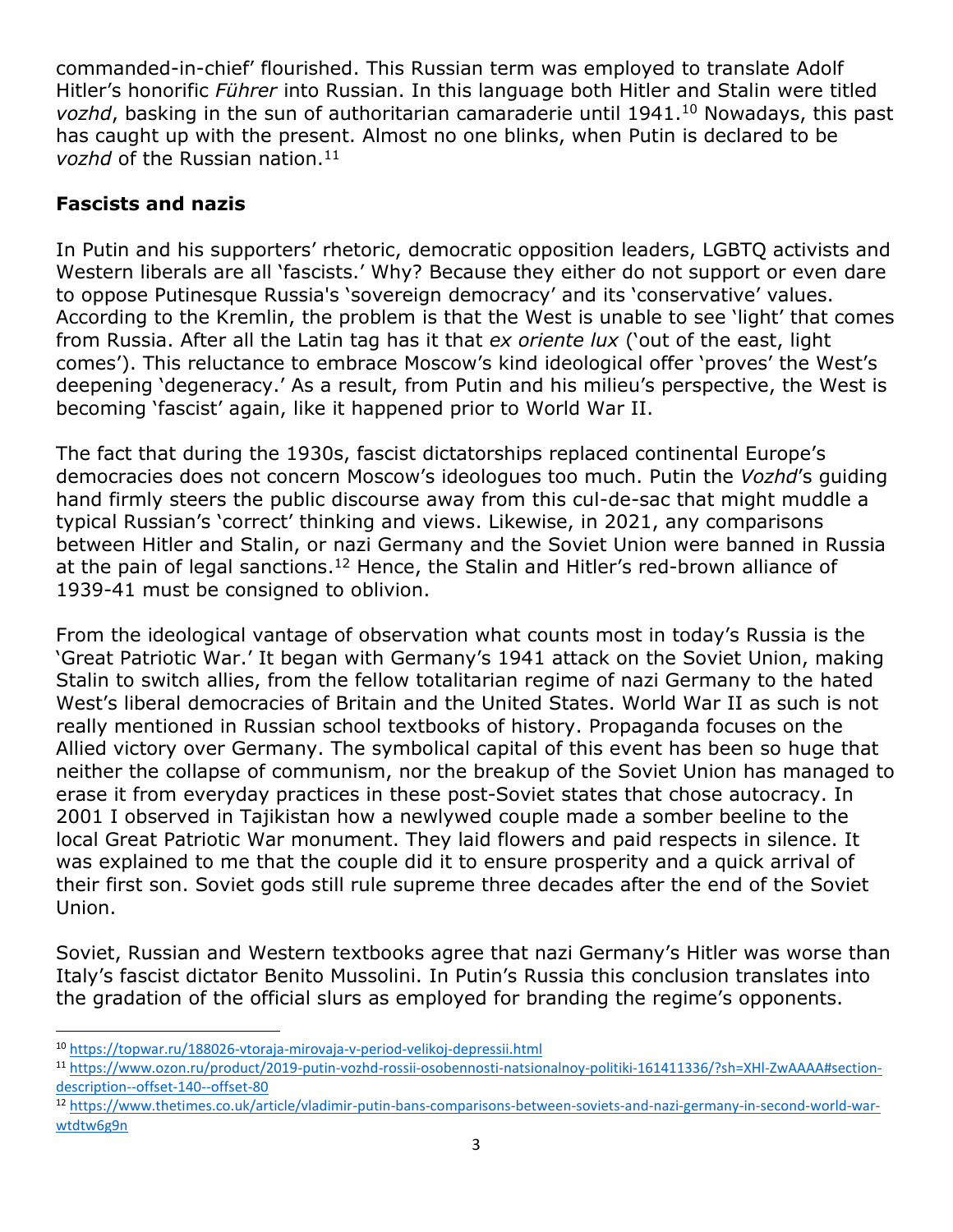Hence, these two pejoratives 'fascist' and 'nazi' are not simple synonyms. In today's Russian rhetoric, a 'nazi' is a worse kind of a 'fascist.' As a result, the Kremlin's official labelling of the Ukrainian government and Ukrainians, who effectively fight against the Russian invaders, as 'nazis' means that they are at the human pile's odious bottom. That they are like Hitler and wartime Germany's nazis. In turn, this conclusion 'justifies' not observing any agreements that post-Soviet Russia contracted with Ukraine. Hence, it is fine for Moscow to employ all tactical tricks and illegal kinds of weaponry to ensure 'victory over fascism-nazism' in Ukraine.

After all, in Putin's view, this war against Ukrainian 'nazis' is like the Great Patriotic War against Hitler's Germany. It does not matter that unlike in the case of the 1941 German attack on the Soviet Union, in 2022 it is Russia that pounced on Ukraine. Supposedly, Russia's very existence has been at stake, leaving the Kremlin no choice in this regard. That may be a correct diagnosis, but it is based on a misreading of the actual causes of such an existential danger. Should Russia fall or break up soon, it will not be of Ukraine's making, but due to Putin's ill-thought decisions and his personal demons. That the Russian elite and the Russians at large allowed themselves to be led by this apparently unbalanced dictator into the abyss.

# **Who is a fascist?**

Not a single and universally accepted definition of fascism exists. But most present a considerable overlap with one another when it comes to the ideology's main observed elements and practices. For instance, British historian Ian Kershaw enumerates the following: 13

- Hypernationalism;
- racial exclusiveness;
- complete destruction of political enemies;
- emphasis on discipline, manliness and militarism.

One of the goals of Russia's current war on Ukraine is to 'regain' Kyiv. In the variety of Russian ethnolinguistic (hyper)nationalism, as espoused by Putin all the 'Eastern Slavs,' or the Belarusians, Russians and Ukrainians (must) constitute a single nation. In this ideological schema Belarusians and Ukrainians are Moscow's 'younger brothers,' who need to give up on their 'peasant, lowly' languages and cultures in order to 'merge' with the mighty Russians who produced world-class Russian 'high' culture and a Russian language of international importance. In this way of thinking about the past and future, the medieval polity of Rus' with its capital in Kyiv cannot be seen as an 'early or medieval Ukraine.' The Kremlin maintains that it was 'early Russia,' while Kyiv was Russia's first capital. No wonder that Putin's politics informed by this messianic-style historiosophy convinced him to attack Ukraine in order to seize what 'rightly belongs' to Russia.

It appears that racial exclusiveness does not play an obvious role in Putin's self-made ideology. Yet, his imperial-style identification of all 'native-speakers' of Russian as

<sup>13</sup> Ian Kershaw. 2016. *To Hell and Back: Europe 1914–1949*. New York: Penguin Books, pp. 228–232.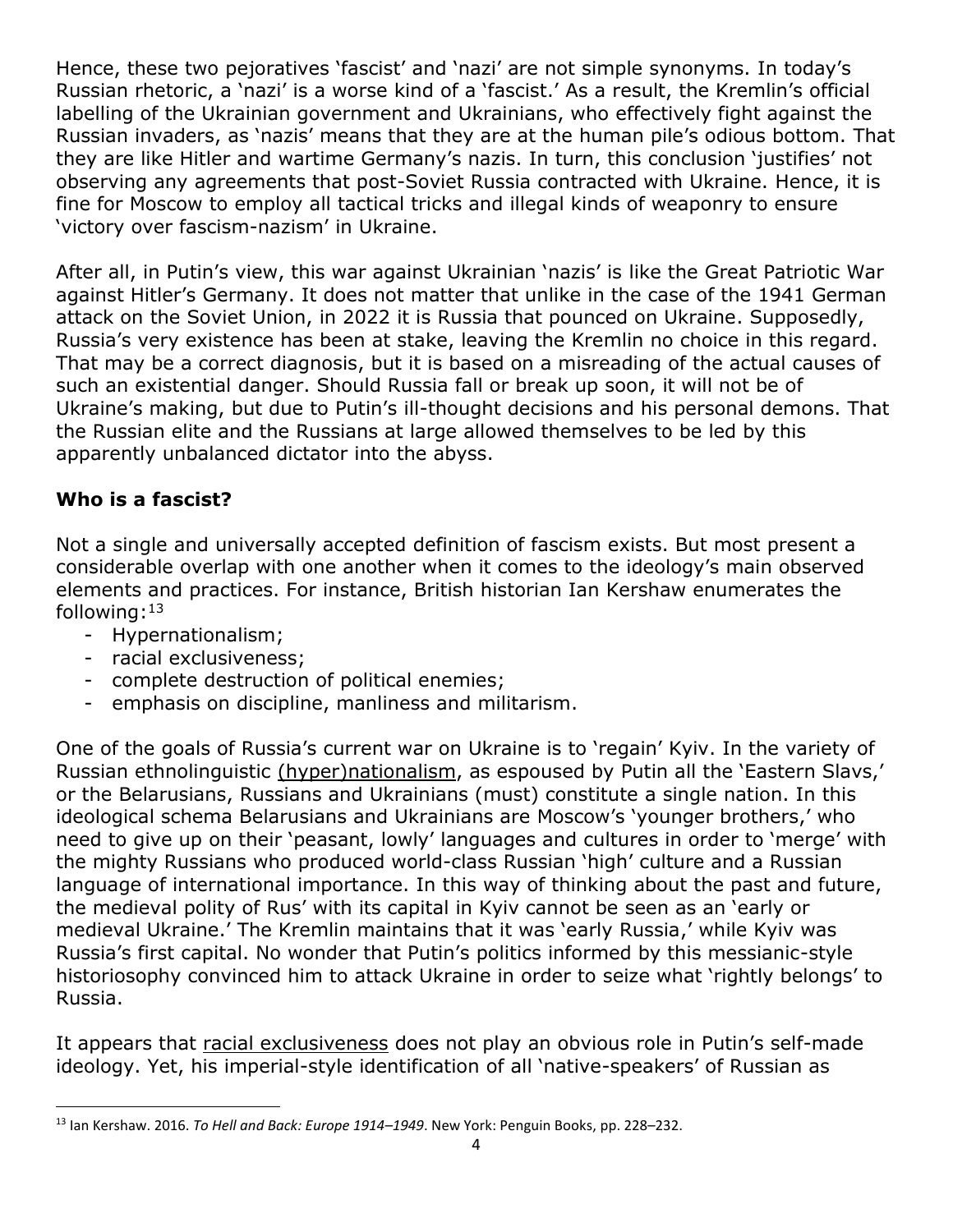members of the Russian nation, irrespective of their own identificational wishes and whether they are holders of citizenship of other countries than Russia, points in this direction. Ethnolinguistic nationalism played an important role in nazi Germany's ideology. All ethnic Germans were expected to be fluent in German or to learn this language soon. The German nation (*Volk*) was defined as a biological entity in dire need of 'living space,' *Lebensraum*. The only group of German-speakers excluded from the German nation as defined by nazis were Jews.

The Kremlin's current definition of the Russian nation to a degree excludes Russia's non-Slavs, who account for a fifth of the country's population, or 30 million. A certain reprieve is offered to these 'sub- or worse' Russians in the form of assimilation through mastering Russian, rejecting their native languages, and by accepting at least Orthodox culture as their own, if not Orthodox Christianity. Ethnically (East) Slavic Russophones are seen as 'better' or 'more promising' Russians than non-Slavic ones. The fact that after the breakup of the Soviet Union so many of them live outside present-day Russia is an ideological scandal. In Moscow's eyes, the 'tragedy proves' that that the Russian Federation is too small a state for the Russian nation, that the Russians urgently need more *Lebensraum*.

As discussed above, part and parcel of liquidating any political opposition in today's Russia was the suppression, expulsion or liquidation of political opponents. Such liquidation squarely fulfills this definition's criterion of the complete destruction of political enemies.

In Putin's Russia, militarism rules supreme. Even elementary schoolchildren are encouraged to 'man up' by donning military-style uniforms, joining paramilitary youth organizations, or learning how to shoot and kill 'fascists.' De facto censorship of all the country's main mass media, coupled with the repressive and arbitrary judiciary, ensures ideological unity, in other words, discipline among the entire Russian society.

Kershaw adds that the above are the means to achieving fascism's goals, namely,

- building or rebuilding an empire;
- constructing a new man for such an empire;
- doing away with the degenerate West's 'wrong values,' including capitalism;
- ensuring each citizen an appropriate place in a new society in line with their loyalty and skills (corporatism).

Putin's criticism of the break-up of the Soviet Union and his ideology of the Russian world (Русский мир *Russkii mir*) offers a millennial vision of a renewed Russian Empire. In the Russian leader's thinking such an empire should include all the territories that used to belong to the tsarist empire when the Great War struck in 1914.

The new man that would befit such a rebuilt Russian Empire would pledge unwavering loyalty to the *vozhd*, become fluent Russian, follow Orthodox culture, and bravely join any war to which the empire calls him. In turn, the new man would be required to reject the degenerate West. For instance, this would entail 'struggle' against the 'disease' of LGTBQ persons who 'sully' the purity of the Russian nation, alongside the rejection of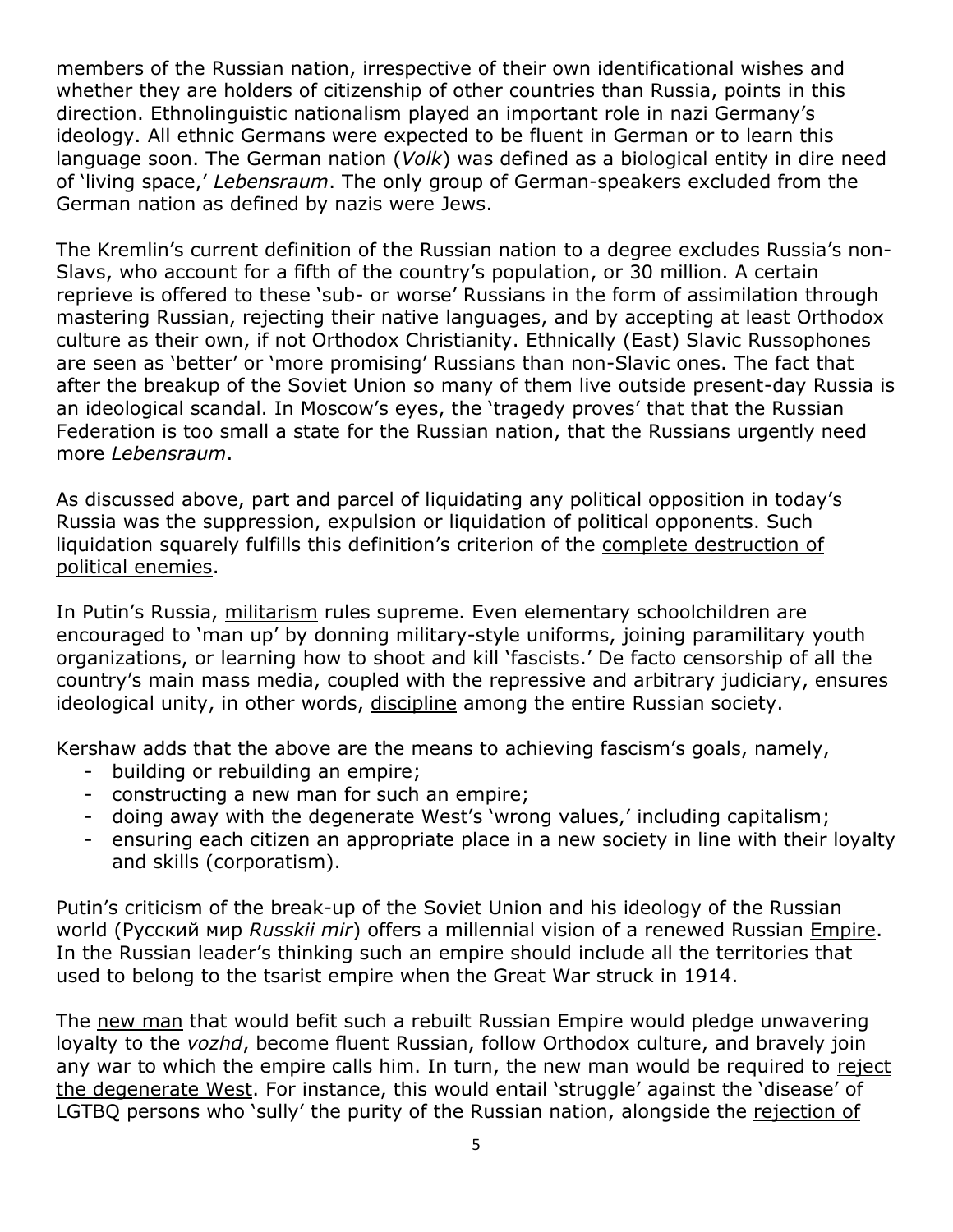capitalism. The latter process of doing away with capitalism economy began with Putin's subjection of the oligarchs to his politics and ideology, as exemplified by the imprisonment of defiant Mikhail Khodorkovsky in 2003. At present, in the course of the ongoing Russo-Ukrainian war, the West imposed punishing economic sanctions on Russia and its ally, Belarus. As a result, unless the Kremlin desist and stops this conflict, the Russian government has no choice but prop up the economy in free-fall through the state's direct intervention. Russia's economy is rapidly becoming state-owned and statecontrolled, like its Soviet predecessor.

If the pariah Russia's rapidly emerging new socio-economic system is going to last, one's place in it will be decided by the citizen's constantly expressed and assessed loyalty toward the *vozhd* and the empire. For instance, in North Korea the most trusted citizens whose loyalty has been checked time and again in the course of several generations constitute the elite. Beyond this hard core of loyalists, the 'wavering caste' (corporation) consists of those who follow the state's requirements but without too much of required enthusiasm. Additionally, in the past, some of their relatives even crossed one of the ruling ideology's red lines. Lastly, the remaining caste are the 'hostile population' to be 'reeducated' in the concentration camps, or in some cases, executed. Today's Russia, with its security police and special task forces inherited from the Soviet period and modernized under Putin's rule, has already embarked on this course during the recent years. The ongoing Russo-Ukrainian war and the imminent collapse of Russia's capitalist economy are only going to hasten this process. Furthermore, the gulag concentration camps, now known as penal colonies (исправительная колония *ispravitel'naia koloniia* 'corrective colony [through forced labor]'), survive to this day, ready for 'processing' however a high wave of inmates. Free forced labor may once again be an answer to Russia's coming economic woes. $14$ 

## **Conclusion:** *Pax Rossica***?**

The Russian-language collocation *Russkii mir* tends to be officially translated as 'Russian world,' meaning all the lands where Russian-speakers live. With Putin's war on Ukraine raging on, I believe, that is fair to propose that the collocation is none other but a code name for a 'new Russian empire.' Another meaning of this term immediately discernible to any Russian-speaker is 'Russian peace.' Bearing this in mind, an Orwellian intimation of *1984*'s Newspeak becomes immediately obvious:

- war is peace,
- lie is truth,

so, the peaceful Ukrainians going about their own business must be 'fascists,' while Putin's fascist regime is this 'pure Russia' that is going to defeat the degenerate West and save the world. What if all that does not go to the Kremlin's plan? *Vozhd* already thought about this worrying possibility. The Kremlin has Plan B, if it is necessary to unleash a worldwide nuclear war to win in this confrontation of civilizations. Putin in his self-declared garb of the globe's ultimate religious leader sees further than any mere human, the Pope, the Moscow Patriarch, Iran's Supreme Leader, or let alone the Dalai

<sup>14</sup> <https://www.bloomberg.com/news/articles/2021-06-09/it-s-not-a-gulag-russia-says-of-plan-to-put-prisoners-to-work>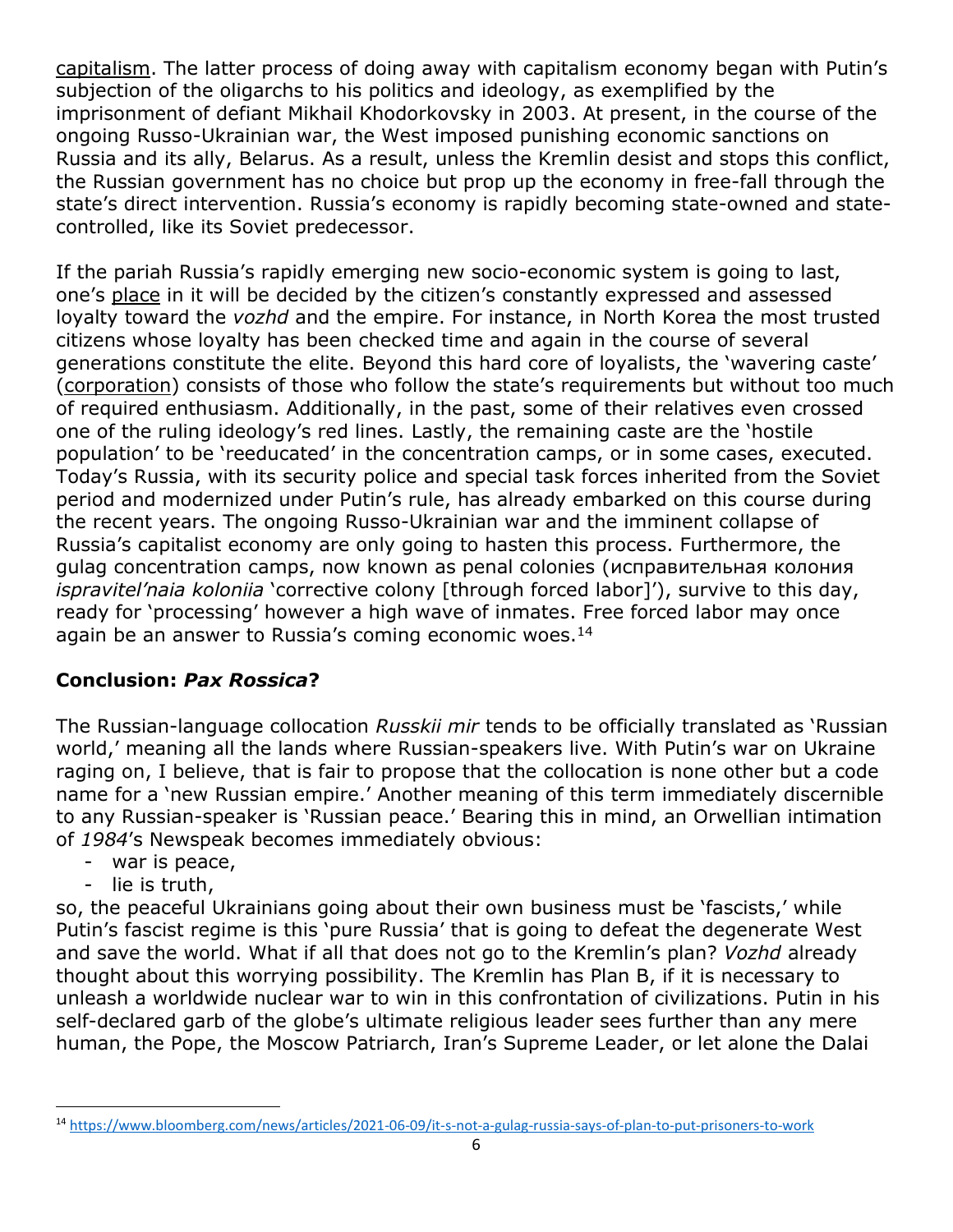Lama. After wiping off humanity from the planet's face in such a nuclear war, the Russians will go straight to heaven, while the rest of us will just die, like animals.<sup>15</sup>

What a solace! What a joy! What a Russian wisdom of black milk! Sucked straight from the teat of this delusional KGB officer's gun barrel. Mr Putin, spare yourself shame, man up, and at long last make good use of your issue sidearm.

#### **Postscript: Russian occupation**

What if Putin manages to occupy Ukraine? Swamping the country of 40 million and the size of France with a quarter of a million of Russian and Belarusian troops is a realistic possibility. But what then? The Kremlin's official line is that the Russian military are liberating Ukraine from 'fascists.' These fascists were to be a minority of the population, or the country's 'nationalist and corrupt' elite. They 'illegally' kept Ukraine's inhabitants in an unwanted stranglehold, preventing them from enjoying joys of Russiandom. Freed from such fascists' ugly control the inhabitants were supposed to welcome the Muscovian liberators with bread and salt.

This deluded dream of the Russian propaganda did not come true. The danger now is that the Kremlin may interpret this fact as a 'proof' that the majority of the population were 'poisoned by fascism.' Increasingly, Russian propagandists equate what they see as fascism with Ukrainian language, culture and statehood.<sup>16</sup> Thus, any effective Russian occupation of Ukraine would need to be heavily militarized, entailing the widespread use of brute force for 'denazifying' the Ukrainians, $17$  before they come to understand that they *have to* be Russians.<sup>18</sup> That they have always been Russians. That Ukraine has been none other but an 'artificial state' maliciously created by fascists and imposed on this fertile land's peaceful Russians.<sup>19</sup>

Therefore, a genocide of the Ukrainians by Russia's politicians and military is now on the cards,<sup>20</sup> in place of Moscow's big lie about a concocted genocide of Russians by 'Ukrainian fascists.'<sup>21</sup> The Kremlin is no novice to using genocidal-scale measures for forcing Ukraine into submission. Putin extols Stalin and wants to be seen as his worthy successor. In 1931-32, this Soviet *vozhd* unleashed state-imposed hunger on Soviet Ukraine to 'convince' this country's peasants to give up their farms for the sake of the collectivization of agriculture. The resultant Holodomor (death by starvation) cost over 4 million Ukrainians their lives.<sup>22</sup>

<sup>15</sup> [https://www.newyorker.com/news/our-columnists/putin-lied-about-his-nuclear-doctrine-and-promised-russians-that-they](https://www.newyorker.com/news/our-columnists/putin-lied-about-his-nuclear-doctrine-and-promised-russians-that-they-would-go-to-heaven)[would-go-to-heaven](https://www.newyorker.com/news/our-columnists/putin-lied-about-his-nuclear-doctrine-and-promised-russians-that-they-would-go-to-heaven)

<sup>16</sup> [https://rusnod.ru/novosti/lnr-i-dnr/svodki-s-poley/2021/03/05/svodki-s-poley\\_79315.html](https://rusnod.ru/novosti/lnr-i-dnr/svodki-s-poley/2021/03/05/svodki-s-poley_79315.html)

<sup>17</sup> [https://lenta.ru/news/2022/03/03/z\\_denaci\\_ukr/](https://lenta.ru/news/2022/03/03/z_denaci_ukr/)

<sup>18</sup> <https://obivatel007.livejournal.com/100224.html>

<sup>19</sup> <https://ukraina.ru/interview/20220305/1033445865.html>

<sup>&</sup>lt;sup>20</sup> <https://www.telegraph.co.uk/world-news/2022/03/01/volodymyr-zelensky-pleads-west-prevent-genocide-russia-ukraine/>

<sup>21</sup> <https://www.reuters.com/world/europe/ukraine-lodges-case-against-russia-world-court-zelensky-2022-02-27/>

<sup>22</sup> <https://en.wikipedia.org/wiki/Holodomor>